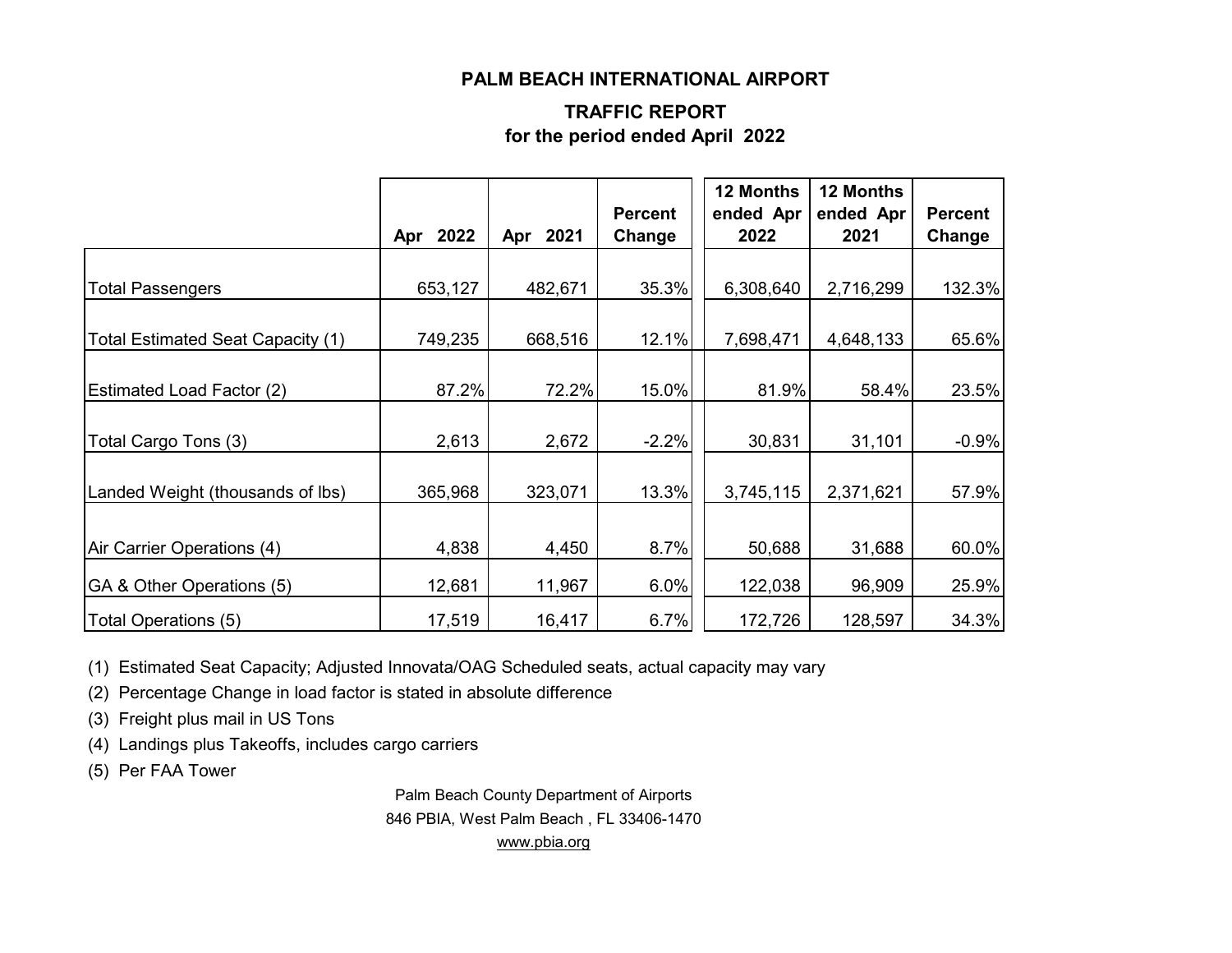## **PALM BEACH INTERNATIONAL AIRPORT**

### **ENPLANEMENT TRAFFIC REPORT for the period ended April 2022**

# **Airline Percentage of Market**

|                                  | 2022<br>Apr |          | <b>12 Months ended</b><br>Apr 2022 |         |
|----------------------------------|-------------|----------|------------------------------------|---------|
|                                  | Enplaned    | Market   | <b>Enplaned</b>                    | Market  |
|                                  | Passengers  | Share    | Passengers                         | Share   |
|                                  |             |          |                                    |         |
| <b>Total Enplaned Passengers</b> | 337,347     | 100.00%  | 3,152,741                          | 100.00% |
| JetBlue Airways                  | 98,187      | 29.11%   | 805,940                            | 25.56%  |
| Delta Air Lines                  | 89,921      | 26.66%   | 719,577                            | 22.82%  |
| <b>American Airlines</b>         | 57,716      | 17.11%   | 665,288                            | 21.10%  |
| United                           | 34,855      | 10.33%   | 429,685                            | 13.63%  |
| <b>Frontier Airlines</b>         | 21,465      | 6.36%    | 166,733                            | 5.29%   |
| <b>Southwest Airlines</b>        | 15,691      | 4.65%    | 218,045                            | 6.92%   |
| Allegiant Air, LLC               | 5,540       | 1.64%    | 61,845                             | 1.96%   |
| Air Canada                       | 4,223       | 1.25%    | 13,642                             | 0.43%   |
| Avelo Airlines Inc               | 3,451       | 1.02%    | 13,656                             | 0.43%   |
| <b>Spirit Airlines</b>           | 3,394       | 1.01%    | 38,538                             | 1.22%   |
| Breeze Aviation Group, Inc.      | 1,334       | 0.40%    | 3,329                              | 0.11%   |
| Sun Country, Inc. a Minnesota    | 1,020       | 0.30%    | 9,615                              | 0.30%   |
| <b>Bahamasair</b>                | 550         | 0.16%    | 6,286                              | 0.20%   |
| Swift Air                        |             | $0.00\%$ | 562                                | 0.02%   |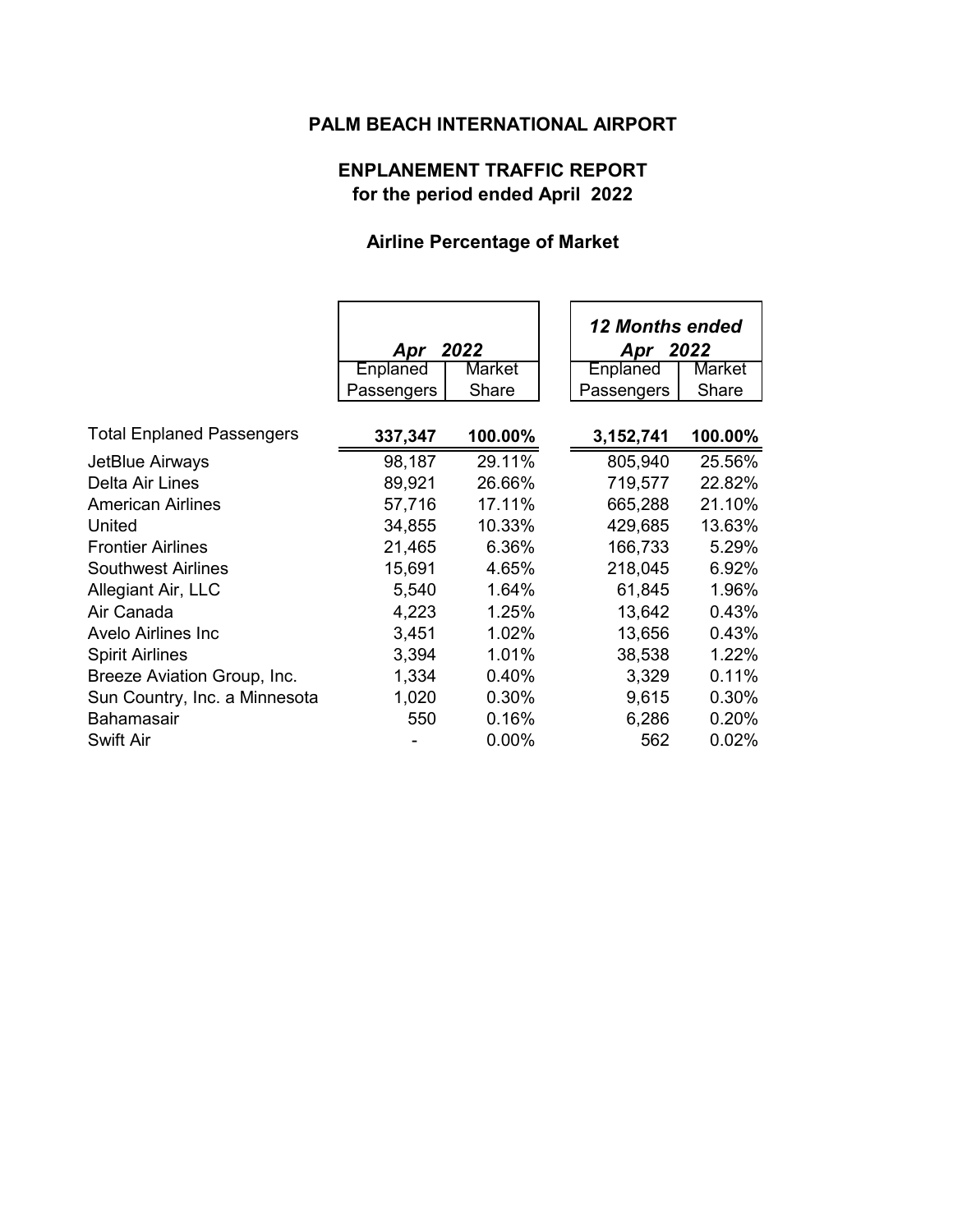## **PALM BEACH INTERNATIONAL AIRPORT**

# **TRAFFIC REPORT for the period ended April 2022**

# **Change in Enplanements by Airline**

|                                  |             |             | <b>Change in Month to</b> |            |
|----------------------------------|-------------|-------------|---------------------------|------------|
|                                  | 2022<br>Apr | 2021<br>Apr | <b>Month enplanements</b> |            |
|                                  | Enplaned    | Enplaned    |                           | Percentage |
|                                  | Passengers  | Passengers  | Change                    | Change     |
|                                  |             |             |                           |            |
| <b>Total Enplaned Passengers</b> | 337,347     | 256,180     | 81,167                    | 31.7%      |
| JetBlue Airways                  | 98,187      | 70,204      | 27,983                    | 39.9%      |
| Delta Air Lines                  | 89,921      | 47,507      | 42,414                    | 89.3%      |
| <b>American Airlines</b>         | 57,716      | 60,986      | (3,270)                   | $-5.4%$    |
| United                           | 34,855      | 37,150      | (2, 295)                  | $-6.2%$    |
| <b>Frontier Airlines</b>         | 21,465      | 6,694       | 14,771                    | 220.7%     |
| <b>Southwest Airlines</b>        | 15,691      | 24,772      | (9,081)                   | $-36.7%$   |
| Allegiant Air, LLC               | 5,540       | 4,141       | 1,399                     | 33.8%      |
| Air Canada                       | 4,223       |             | 4,223                     | n/a        |
| Avelo Airlines Inc               | 3,451       |             | 3,451                     | n/a        |
| <b>Spirit Airlines</b>           | 3,394       | 4,310       | (916)                     | $-21.3%$   |
| Breeze Aviation Group, Inc.      | 1,334       |             | 1,334                     | n/a        |
| Sun Country, Inc. a Minnesota    | 1,020       | 157         | 863                       | 549.7%     |
| <b>Bahamasair</b>                | 550         | 259         | 291                       | 112.4%     |
| Swift Air                        |             |             |                           | n/a        |